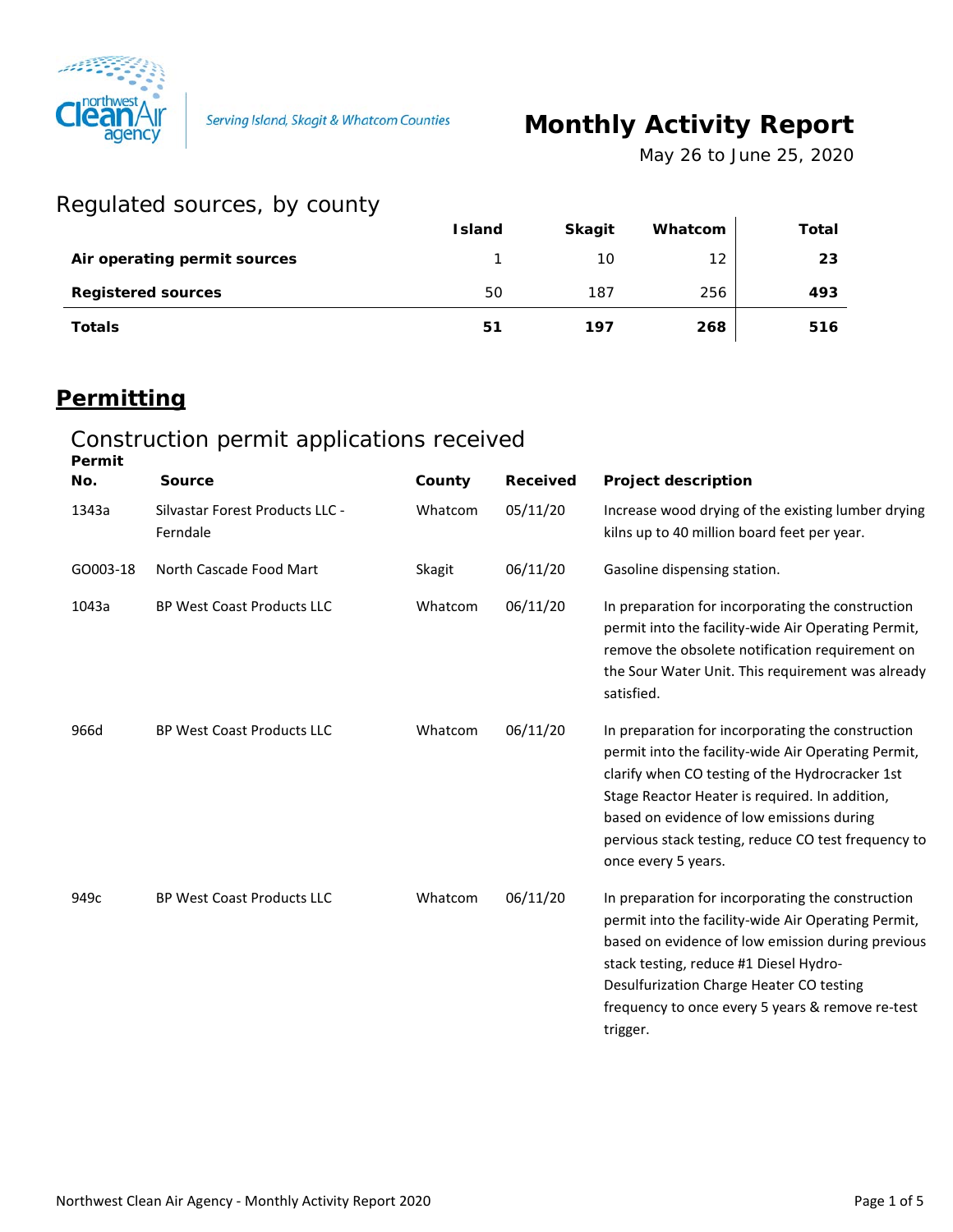## Construction permit applications received (cont.)

| 892d  | BP West Coast Products LLC                 | Whatcom | 06/11/20 | In preparation for incorporating the construction<br>permit into the facility-wide Air Operating Permit,<br>and based on evidence of low emission during<br>previous stack testing, reduce #2 Diesel Hydro-<br>Desulfurization Charge Heater CO & NOx testing<br>frequency to once every 5 years & remove re-test<br>trigger. |
|-------|--------------------------------------------|---------|----------|-------------------------------------------------------------------------------------------------------------------------------------------------------------------------------------------------------------------------------------------------------------------------------------------------------------------------------|
| 847d  | BP West Coast Products LLC                 | Whatcom | 06/11/20 | In preparation for incorporating the construction<br>permit into the facility-wide Air Operating Permit,<br>clarify condition discussing when Hydrocracker 2nd<br>Stage Fractionation Reboiler NOx testing is<br>required.                                                                                                    |
| 527f  | <b>BP West Coast Products LLC</b>          | Whatcom | 06/11/20 | In preparation for incorporating the construction<br>permit into the facility-wide Air Operating Permit,<br>clarify when Truck Loading Rack VOC testing is<br>required.                                                                                                                                                       |
| 351f  | BP West Coast Products LLC                 | Whatcom | 06/11/20 | In preparation for incorporating the construction<br>permit into the facility-wide Air Operating Permit,<br>and based on evidence of low emission during<br>previous stack testing, reduce #4 boiler CO testing<br>frequency to once every 5 years.                                                                           |
| 1271a | Chemco                                     | Whatcom | 06/17/20 | Permit modification to clarify heat input capacity<br>of the existing 300 hp gas boiler.                                                                                                                                                                                                                                      |
| 1353  | Tesoro Refining & Marketing<br>Company LLC | Skagit  | 06/24/20 | Replace the existing maintenance shop paint spray<br>booth with a new paint spray booth.                                                                                                                                                                                                                                      |

## Construction permit decisions

|               | $5011011$ abtion point abolition |        | Processing               |                                                                                                                                                                                        |                         |
|---------------|----------------------------------|--------|--------------------------|----------------------------------------------------------------------------------------------------------------------------------------------------------------------------------------|-------------------------|
| Permit<br>No. | Source                           | County | time $(60)$<br>days max) | <b>Project description</b>                                                                                                                                                             | <b>Action taken</b>     |
| 794f          | Northwest Pipeline LLC-<br>M.V.  | Skagit | 59                       | Based on evidence of low emissions<br>during previous stack testing, modify<br>the CO monitoring requirement on<br>existing combustion turbines to reduce<br>frequency to semi-annual. | Permit issued           |
| GO003-<br>18  | North Cascade Food Mart          | Skagit | 3                        | Gasoline dispensing station.                                                                                                                                                           | General order<br>issued |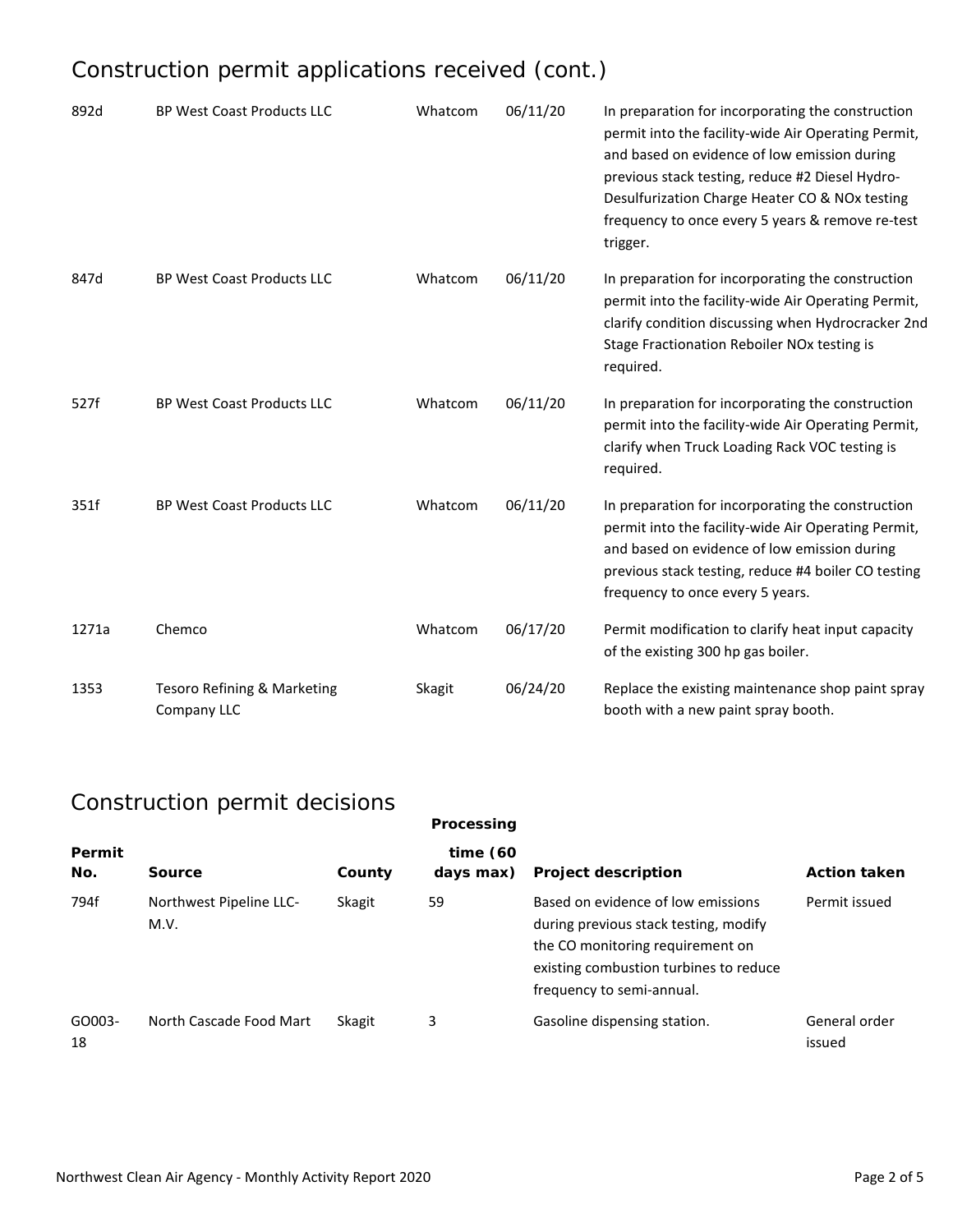#### **Enforcement**

#### Alleged violations none this cycle

#### Penalties issued none this cycle

#### Industry reports of process upsets with potential excess emissions

| <b>Date</b> | <b>Source</b>                           | County  |
|-------------|-----------------------------------------|---------|
| 06/08/20    | Post Point Wastewater Treatment Plant   | Whatcom |
| 06/17/20    | Tesoro Refining & Marketing Company LLC | Skagit  |
| 06/24/20    | Phillips 66 Company                     | Whatcom |

### Complaint summary

| Dust, Road/Lot or Construction | 2  |
|--------------------------------|----|
| Industrial Emissions           | 1  |
| Marijuana                      | 4  |
| Odor                           | 11 |
| <b>Outdoor Burning</b>         | 10 |
| Smoke                          | 3  |
| Woodstove                      | 1  |
| TOTAL: (unique for the period) | 32 |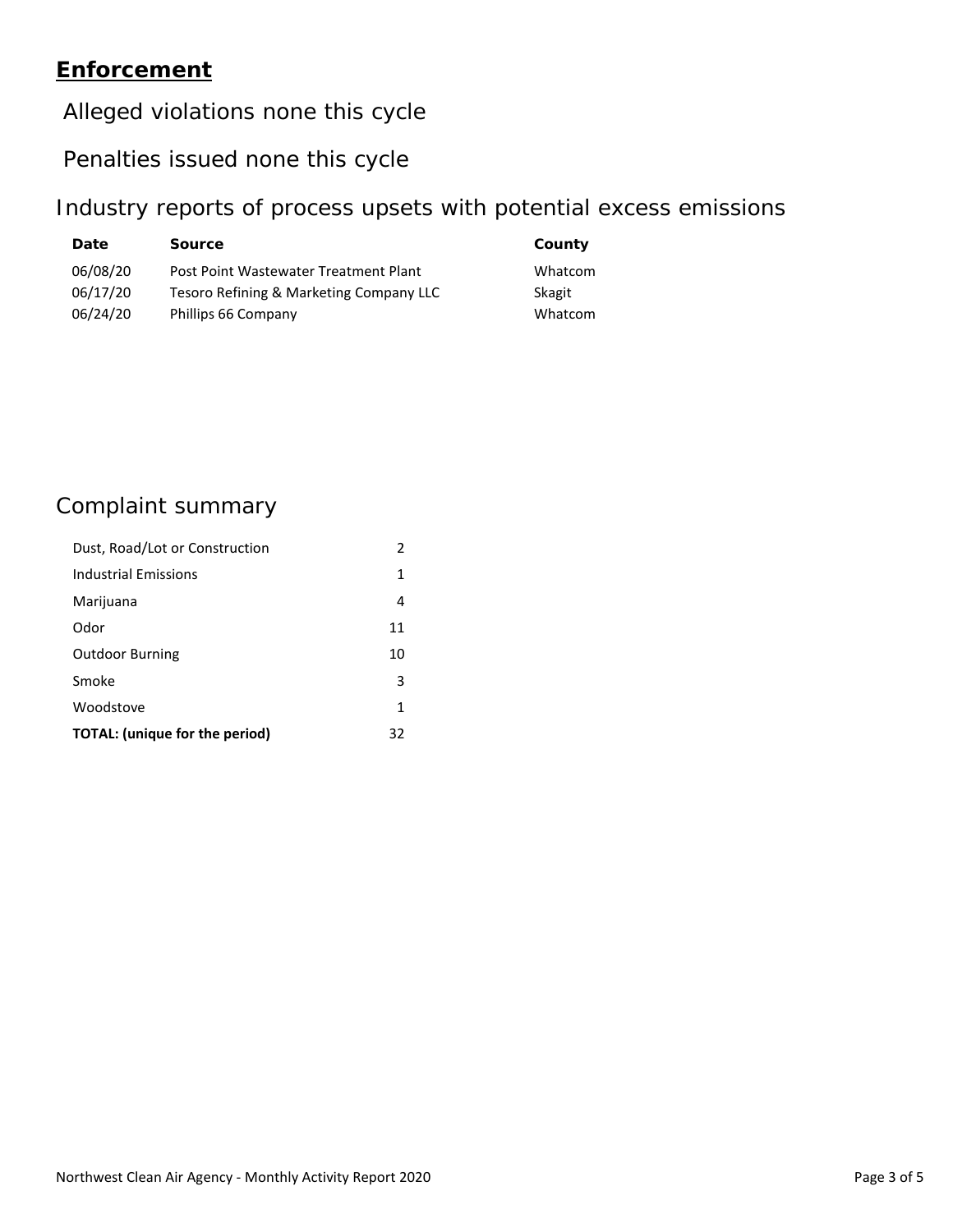